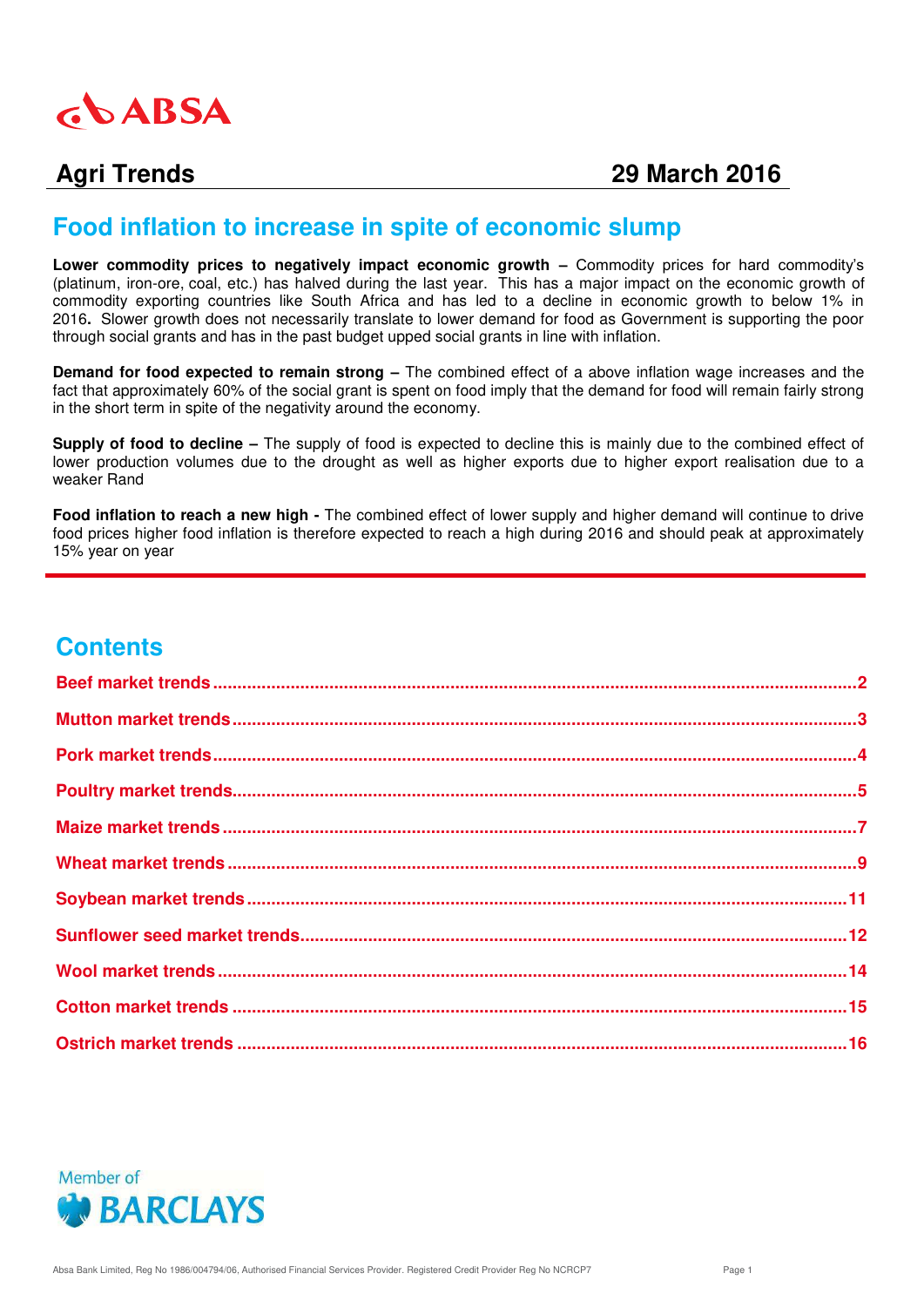# <span id="page-1-0"></span>**Beef market trends**

# **International**

New Zealand steers traded 0.41% lower at NZ\$480 and cows were 1.62% lower at NZ\$303 per head respectively compared to a week ago. In the US, beef prices for the week were mostly lower as follows: Top side was 4.23% lower at \$234,91cwt, Rump was 3.63% lower at \$365,35/cwt and Strip loin was 0.25% lower at \$585,35/cwt, Chuck traded 6.49 lower at \$244,82/cwt, Brisket traded 3.14% lower at \$239,27/cwt.

### *Bullish factors*

- The meat market tends normally get support as temperatures across North America rise and support outdoor grilling
- Total US beef stocks last month dropped 27.5 million from January and were at 490.6 million lbs, which is supportive to prices
- The latest cold storage report from the US indicates a significant drawdown in boneless beef, which supports an increase in demand.
- First-quarter beef production is reduced by the USDA due to the pace of slaughter and lower carcass weights

#### *Bearish factors*

- Price competition from pork and poultry may add pressure to prices.
- The trend of placing heavier cattle, and feeding them to heavier weights is expected to continue in the US

## **Domestic**

Beef prices as reported by RMAA iwere slightly lower the past week. The forecasted Absa beef prices are as follows: Class A prices are 0.57% higher at R38.90/kg, Class C prices are 1.51% higher at R29.63/kg. The average weaner prices are at R19.88/kg partly due to softer demand. The average hide price was slightly higher over the past week at R13,85/kg green. NB\* Hide prices are determined by the average of RMAA and independent companies.

#### *Bullish factors*

• According to DAFF<sup>1</sup>, national cattle numbers declined by about 1.59% from August 2014 to August 2015. This is bullish as reduction in national herd follows increased slaughtering due to dry conditions, which will result in long term price support as herd rebuilding takes time.

#### *Bearish factors*

- Higher week on week slaughtering of 5.43% reported by RMAA added pressure to prices
- Consumers are under pressure and might switch to cheaper proteins like pork and poultry which are more affordable leading to a decline in demand for red meat

# **Outlook**

Internationally, cattle prices are expected to find some seasonal support as the grilling season approaches. Locally, beef prices are expected to follow an upward trend in the next months due to the impact of the drought.



 $\overline{\phantom{a}}$ 1 DAFF-Department of Agriculture, Forestry and Fisheries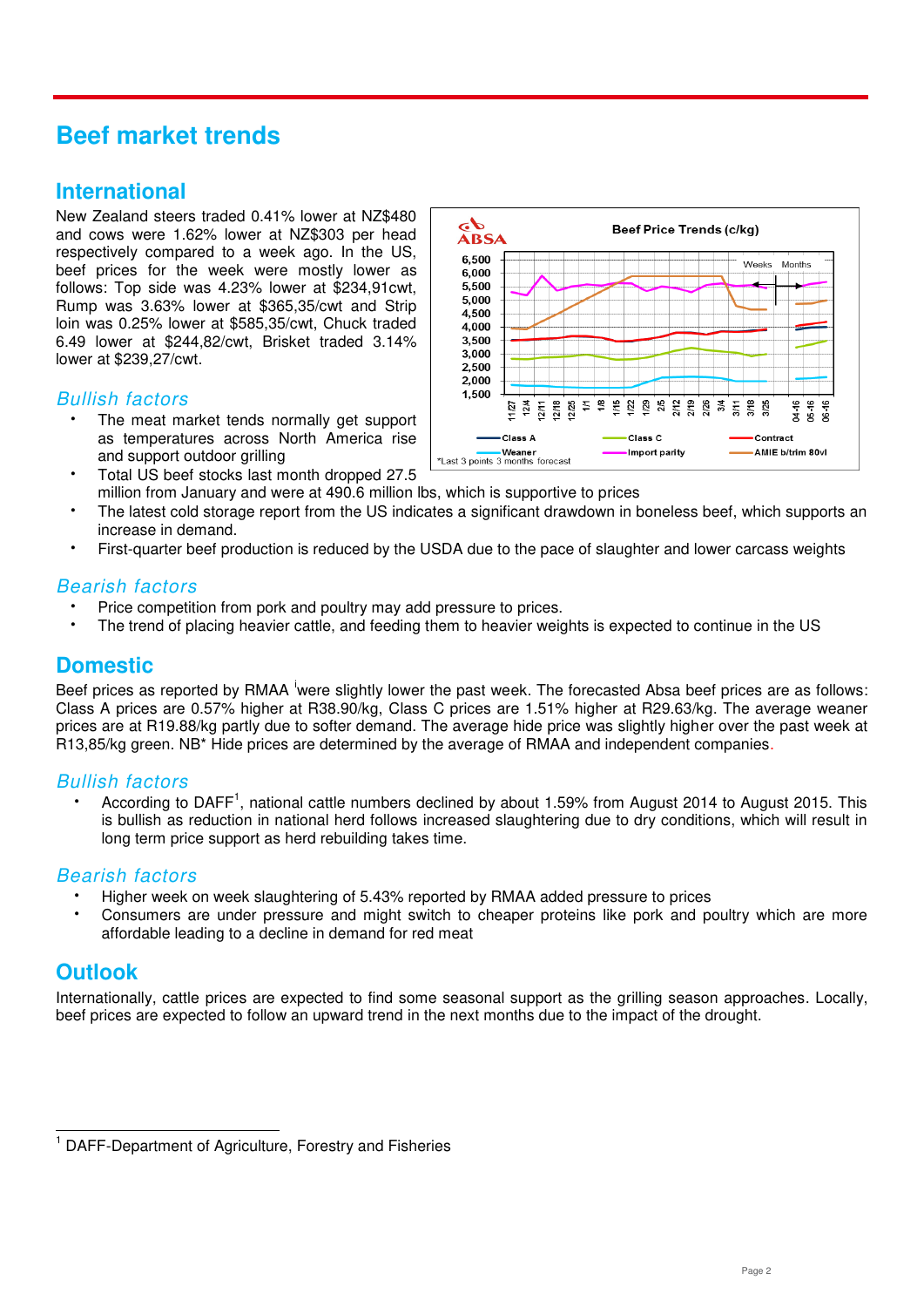# <span id="page-2-0"></span>**Mutton market trends**

# **International**

The New Zealand lamb prices traded mostly higher this week compared to last week and mutton prices remained the same. Lamb prices closed 0.15% higher this week at NZ\$69.0/head for 15kg lamb. Ewe prices closed the same compared to last week at NZ\$46.30/head for a 21kg ewe. The import parity price for lamb was 0.93% higher at R54.22/kg while the import parity price for mutton was 0.89% higher at R30.98/kg.

#### *Bullish factors*

- New Zealand's production this year is expected to slow in May/June, which might result in fewer supplies.
- There are signs of some price recovery in global markets



#### *Bearish factors*

- The dry autumn has affected many eastern areas of New Zealand which encouraged early processing.
- Limited upside potential can be expected in April as New Zealand's lamb production through March and April is expected to be sufficient for both markets and processors

# **Domestic**

Mutton prices as reported by RMAA were slightly lower the past week. Forecasted Absa mutton prices increased. Class A was 0.21% higher at R58.00/kg and Class C was 2.18% higher at R39.40/kg this week. The average price for feeder lambs is at R27.42/kg. The average price for dorper skin was slightly higher at R63.85/skin and merinos were also higher at R88.37/skin.

### *Bullish factors*

According to DAFF, national sheep numbers declined by about 0.77% from August 2014 to August 2015.

### *Bearish factors*

- Higher week on week slaughtering numbers reported by RMAA added pressure on prices.
- Slow growth in consumer spending and higher food inflation will add pressure to demand.

# **Outlook**

Internationally, prices are expected to recover from their current lows due to improving demand in the international market and expected tight supplies in New Zealand. Locally, mutton prices are expected to remain supported due to the impact of the drought. It is however worth noting that consumers are cash strapped which may reduce buying power.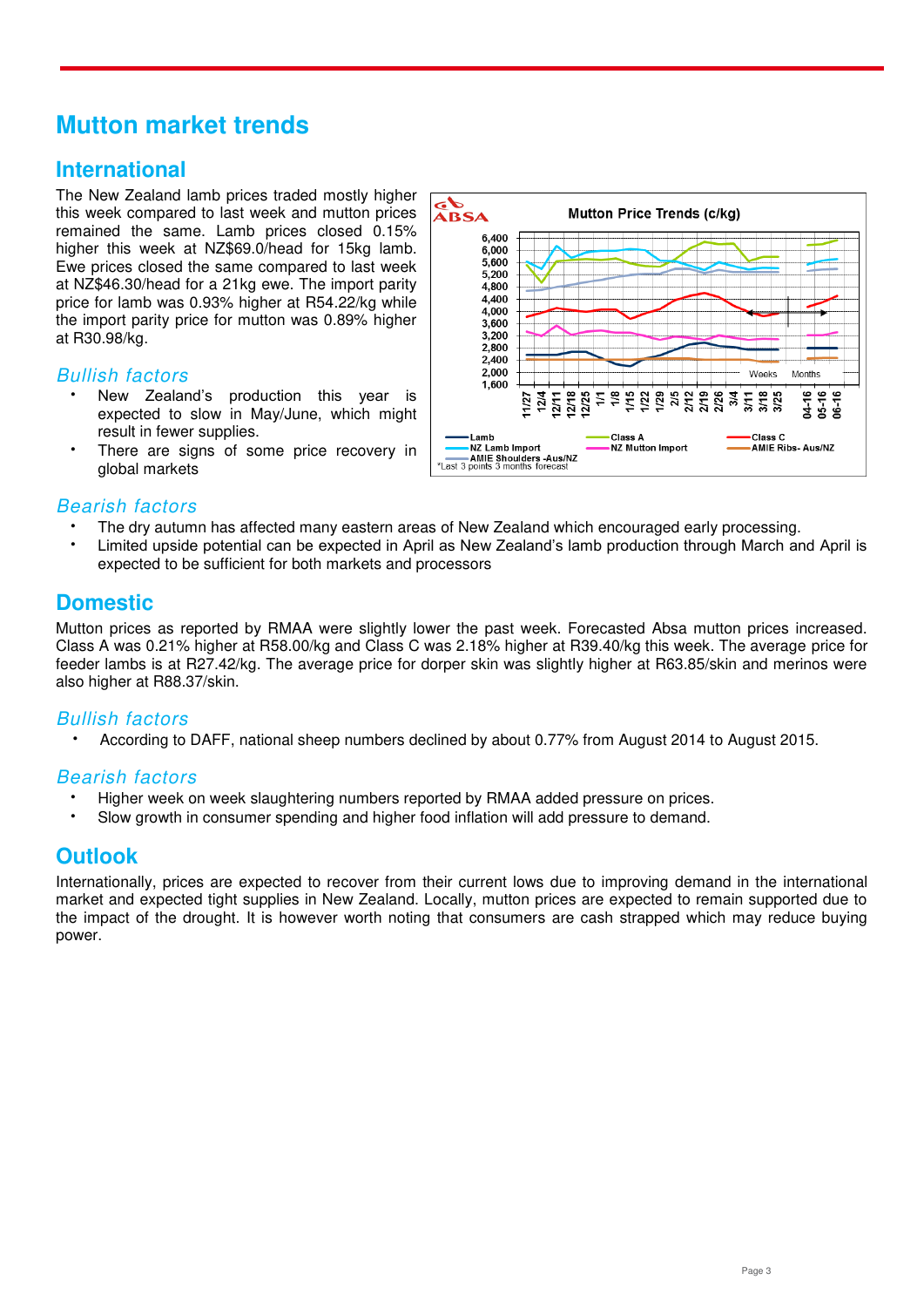# <span id="page-3-0"></span>**Pork market trends**

# **International**

The average weekly US pork prices were mixed over the past week. Carcass prices were 0.29% higher at US\$76.02/cwt, Loin prices were 3.22% lower at US\$77.22/cwt, Rib prices were 2.08% higher at US\$150,44/cwt and ham was 4.90% lower at US\$50.02/cwt.

#### *Bullish factors*

- Slightly lower pork production due to slightly lighter carcass weights
- Better than expected domestic and foreign demand for US pork.
- US pork in cold storage in February posted the smallest gain for that month in nine years. This is due to decreased pork production and solid bacon demand. Wintry weather earlier in the month also contributed.

#### $4.800$ 4,400  $4,000$ **Weeks** Months 3,600  $3.200$ 2,800  $2,400$ 2,000 1,600  $1,200$  $800$ 34-16<br>85-16<br>86-16  $124$ <br> $124$ <br> $211$  $2/18$ <br> $2/25$  $\mathbb{H}$  $\frac{16}{6}$ 125<br>2525 2635<br>2526 355 3/18<br>3/25 - Baconer<br>- AMIE Ioin b*l*in Can/US **Import Parity** Porker - Export Parity \*Last 3 points 3 months forecast

Pork Price Trends (c/kg)

## *Bearish factors*

Feed prices remain low which supports pork expansion.

# **Domestic**

Domestic prices were higher over the past week. Porker prices were 0.32% higher at R25.12/kg while Baconer prices were 0.25% higher at R24.10/kg.

do

**ABSA**<sub>5,200</sub>

#### *Bullish factors*

- Underlying support from higher beef and mutton prices.
- According to DAFF, national pigs numbers declined by about 2.54% from August 2014 to August 2015.

# **Outlook**

Internationally, decreased pork production might add some support to prices. Locally, better demand for cheaper proteins like pork over beef and mutton might support prices.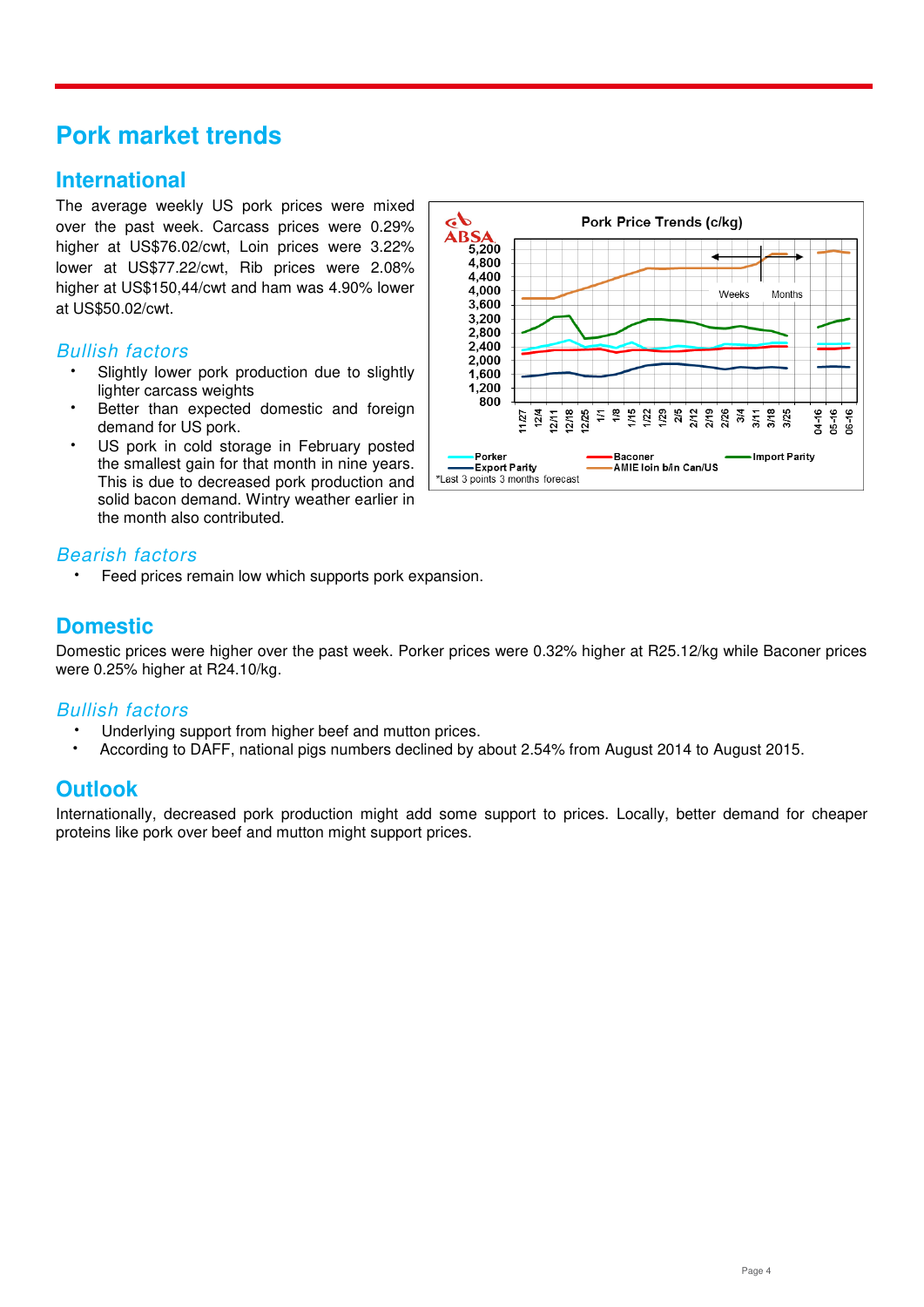# <span id="page-4-0"></span>**Poultry market trends**

# **International**

Poultry prices in the US were mostly lower over the week compared to the past week except for whole birds. Whole bird prices were 0.73% higher at 87.20USc/lb. Breasts traded 2.59% lower at 103,00USc/lb but Leg Quarters traded 15.38% lower at 38,00USc/lb.

#### *Bullish factors*

- The poultry sector benefited from high-priced beef. This led to a move by consumers to cheaper chicken products.
- There is higher demand for Brazilian product around the world due to avian influenza outbreaks in other producing countries.
- More Bird Flu Found in Nigeria



### *Bearish factors*

- US broiler prices are expected to remain low due to expected higher production.
- Brazil's poultry meat production for 2016 is now expected to increase by 3% in 2016 to 13.5 million tons.
- Lower feed costs bode well with higher production, which puts pressure on prices.
- Global poultry meat exports will remain highly affected by avian influenza (AI)

### **Domestic**

The average poultry prices over the past week were sideways for the different categories. The average price for frozen birds was at R22.82/kg during the week. Whole fresh medium bird prices were R23.25/kg while IQF<sup>2</sup> prices were at R18.98/kg.

### *Bullish factors*

It seems poultry prices may gain underlying support from the higher beef and mutton prices.

#### *Bearish factors*

- Poultry supplies remain in abundance.
- Shipments from the US from under AGOA have landed. Reports indicate that the first chicken imported from the US is apparently being sold mainly in Durban and surrounding areas.

# **Outlook**

Internationally, broiler prices are expected to remain low due to higher production. Locally, poultry prices have remained weak due to high supplies.

 2 IQF-Individually Quick Frozen Chicken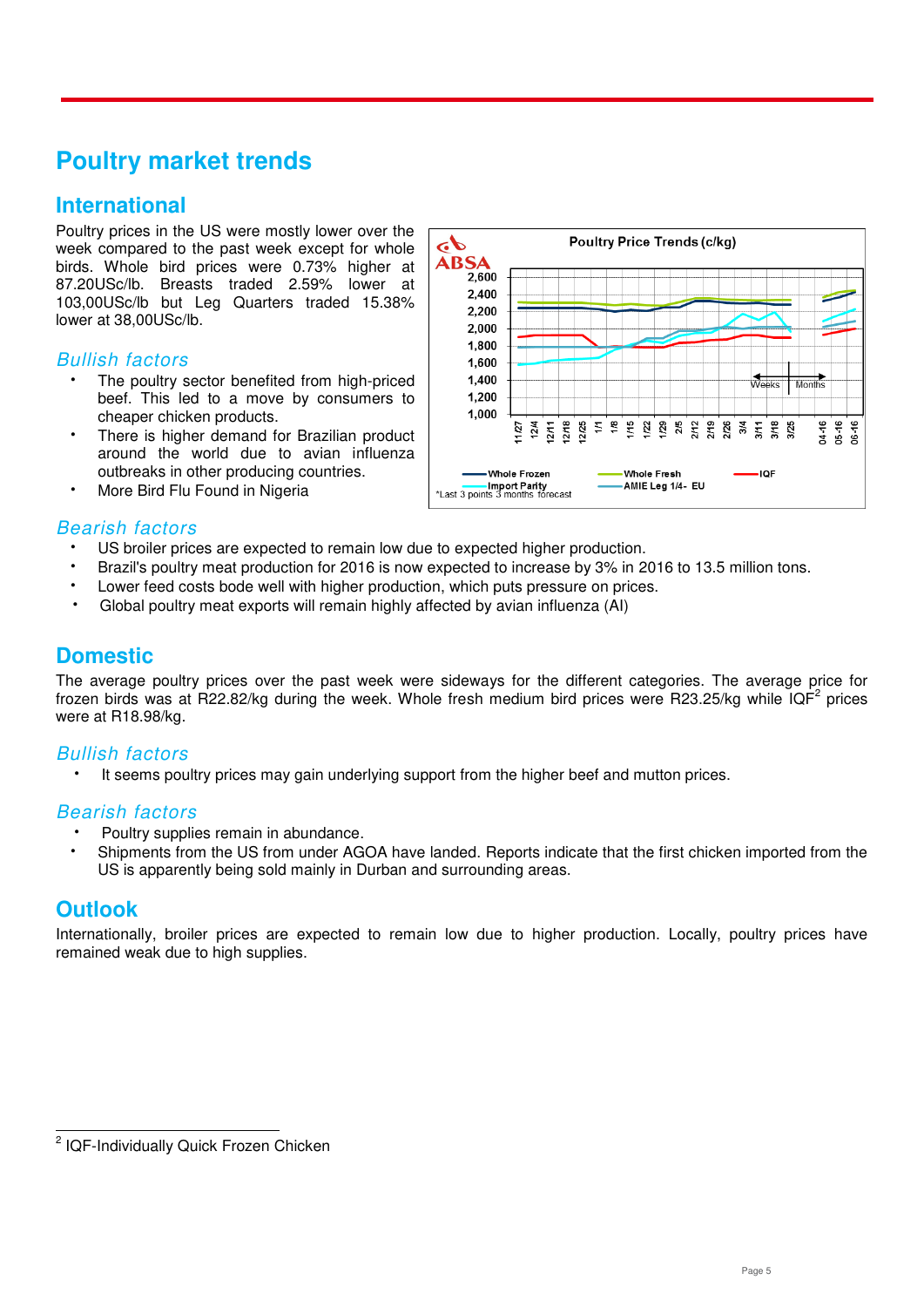| <b>Livestock Prices</b><br>(R/kg)<br>25 March 2016                                                              | <b>Beef</b> |                 |                      | <b>Mutton</b> |                        |                      | <b>Pork</b> |                 |                      | <b>Poultry</b> |                        |                      |
|-----------------------------------------------------------------------------------------------------------------|-------------|-----------------|----------------------|---------------|------------------------|----------------------|-------------|-----------------|----------------------|----------------|------------------------|----------------------|
|                                                                                                                 | %           | Current<br>Week | <b>Prior</b><br>Week | $\%$          | <b>Current</b><br>Week | <b>Prior</b><br>Week | $\%$        | Current<br>Week | <b>Prior</b><br>Week | %              | <b>Current</b><br>Week | <b>Prior</b><br>Week |
| Class A / Porker /<br><b>Fresh birds</b>                                                                        | 0.57        | 38.90           | 38.68                | 0.21          | 58.00                  | 57.88                | 0.32        | 25.12           | 25.04                | $\Omega$       | 23.25                  | 23.25                |
| Class C/Baconer<br>Frozen birds                                                                                 | 1.51        | 29.63           | 29.19                | 2.18          | 39.40                  | 38.56                | 0.25        | 24.10           | 24.04                | $\Omega$       | 22.82                  | 22.82                |
| Contract /<br><b>Baconer/IQF</b>                                                                                | 2.27        | 39.25           | 38.38                | 0.78          | 58.43                  | 57.98                | 0.29        | 24.61           | 24.54                | $\Omega$       | 18.98                  | 18.98                |
| Import parity<br>price                                                                                          | $-1.9$      | 54.50           | 55.60                | $-0.3$        | 30.98                  | 31.07                | $-5.1$      | 27.17           | 28.64                | $-6.67$        | 19.68                  | 21.95                |
| <b>Weaner Calves/</b><br>Feeder Lambs/                                                                          | $\Omega$    | 19.88           | 19.88                | $\Omega$      | 27.42                  | 27.42                |             |                 | ۰                    |                |                        |                      |
| <b>Specific Imports:</b><br><b>Beef trimmings</b><br>80vl/b/Mutton<br>Shoulders/Loin<br>b/in /chicken<br>leg1/4 | $\Omega$    | 46.56           | 46.56                | $\Omega$      | 53.00                  | 53.00                | $\Omega$    | 50.66           | 50.66                | $\Omega$       | 20.20                  | 20.20                |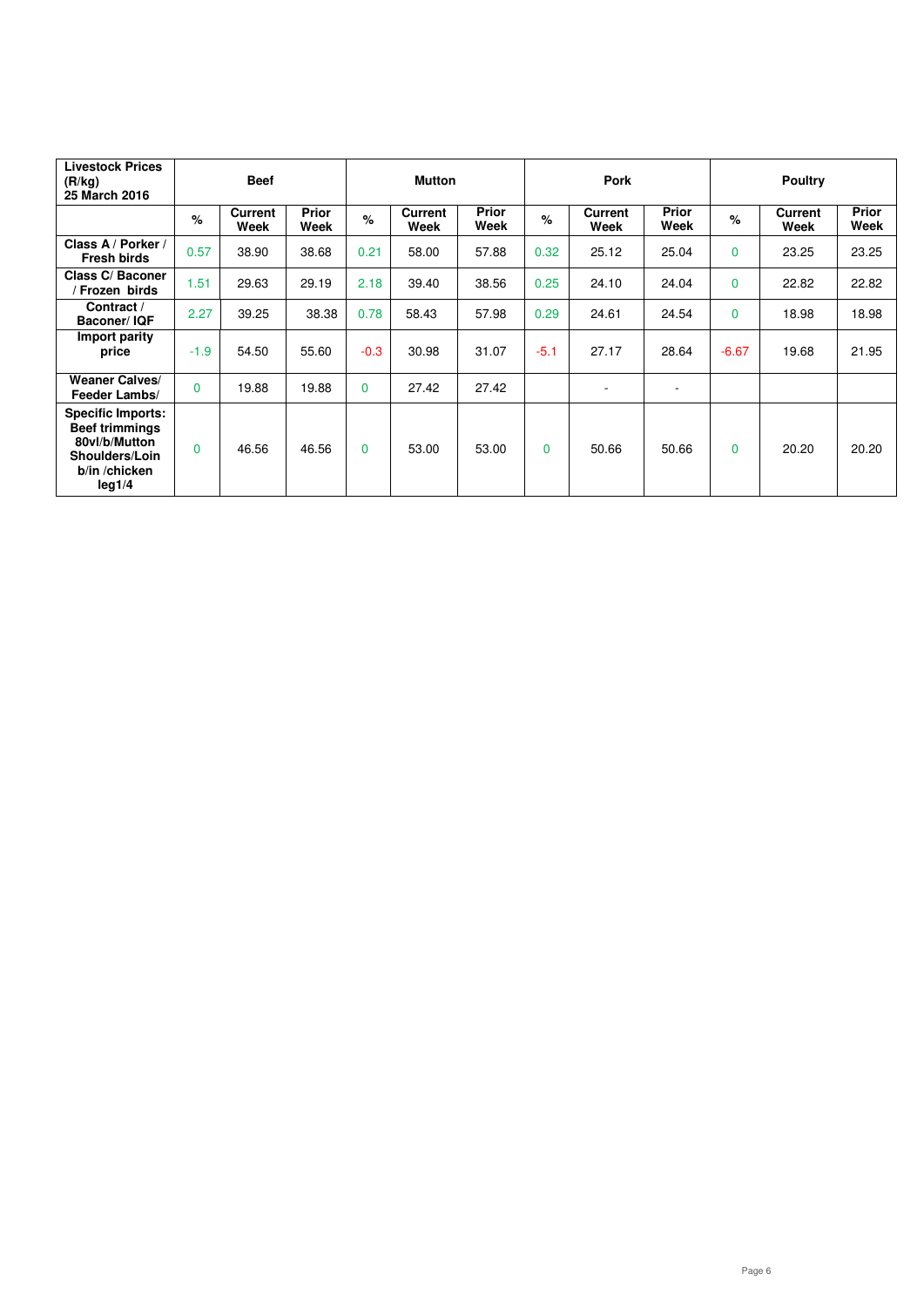# <span id="page-6-0"></span>**Maize market trends International**

When compared to the previous week, the average US yellow maize price (Fob Gulf) closed the week 0.12% higher at US\$160.99/t. When compared to the previous week, the average US white maize price (Fob Gulf) closed the week higher at US\$172.59/t. In the USA white maize realises a premium of between 8% and 9%.

#### Bullish factors

 According to the latest USDA prospective plantings report for the USA, the area planted with corn (for all purposes) in 2015 is estimated at 89.2 million acres, which is 2% lower year on year. This will be the third consecutive year of an acreage decline and could be the lowest planted acreage in the United States since 2010.

#### Bearish factors

- In the USA, corn exports declined by 4.4 million tons in Sept/Feb 2015/16 as a result of the strong competition from Ukraine, Russia and South America.
- In Argentina corn planting decisions for 2016/17 is currently estimated at 5.3 to 5.7 million hectares well up from 4.3 million hectares.
- The drop in the metal and energy markets put pressure on the commodity markets over the last week.
- Ample global supplies

## **Domestic**

The week on week spot price for yellow maize traded 5.32% lower to R3 205/t on Thursday. The week on week spot price for white maize traded 0.52% higher at R4 828/t on Thursday. The premium of white maize is R1623/ton higher than yellow maize.

#### Bullish factors

- The weekly average exchange rate strengthened to R15.35US\$ compared to R15.60/US\$ the previous week.
- There were no white maize imports for the week ending 18 March; this is the 6<sup>th</sup> week of no white maize imports into South Africa.
- The yellow maize exports for the week ending 18 march was 2 068 tons, the cumulative exports for yellow maize so far is 195 666 tons.
- The white maize exports for the week ending 18 march was 10 561 tons, the cumulative exports for white maize so far is 405 131 tons.

#### Bearish factors

- Volumes for early maize deliveries put pressure on prices
- The yellow maize imports for the week ending 18 march was 30 577 tons from Argentina the cumulative imports for yellow maize so far is 1 398 387 tons.
- Forecasts for widespread rainfall during the following week will bring relief to drought stricken production areas.

# **Outlook**

Internationally as a result of the ample supplies, maize prices are expected to remain under pressure. Should there be any weather concerns in the US prices could receive support. Locally the uncertainty regarding the South African maize crop is expected to support the market but forecasted rainfall may lead to price declines for yellow maize and a decline in the white maize premium above the yellow maize price.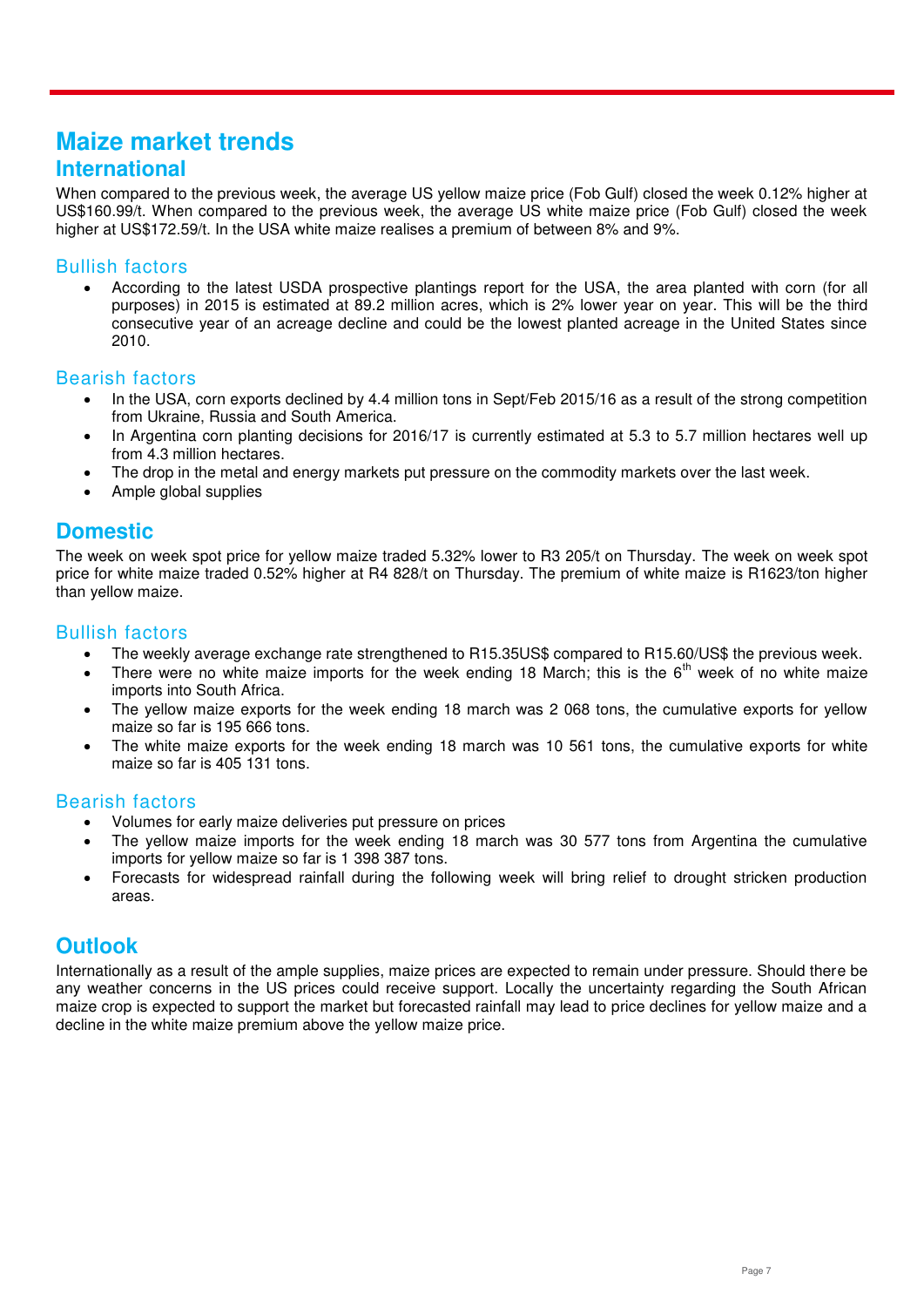| <b>Yellow Maize Futures:</b><br>24 March 2016 |      | $May-16$ |       | July-16       | Sept-16     | Dec-16  |     | <b>Mar-17</b> |  |
|-----------------------------------------------|------|----------|-------|---------------|-------------|---------|-----|---------------|--|
| CBOT(S/t)                                     |      | 159      |       | 161           | 165         | 168     |     | 169           |  |
| SAFEX (R/t)                                   |      | 3205.00  |       | 3239          | 3291        | 3332    |     | 3275          |  |
| <b>SAFEX (R/t)</b><br>Change week on<br>(w/w) | week | -9       |       | $-5$          | $\mathbf 0$ | 6       |     | 24            |  |
| <b>May-16</b>                                 |      |          |       | <b>Jul-16</b> |             | Sept-16 |     |               |  |
| Ask                                           | Put  | Call     | Ask   | Put           | Call        | Ask     | Put | Call          |  |
| 3,240                                         | 116  | 81       | 3,280 | 175           | 134         | 3,330   | 222 | 183           |  |
| 3,200                                         | 94   | 99       | 3,240 | 153           | 152         | 3,290   | 200 | 201           |  |
| 3,160                                         | 75   | 120      | 3,200 | 133           | 172         | 3,250   | 179 | 220           |  |

| <b>White-Maize</b><br><b>Futures</b><br>24 March 2016 |                                        | $May-16$ |       | July-16 | Sept-16 | Dec-16  |     | Mar-17 |  |
|-------------------------------------------------------|----------------------------------------|----------|-------|---------|---------|---------|-----|--------|--|
| SAFEX (R/t)                                           | 4828.00                                |          |       | 4828    | 4877    | 4903    |     | 4588   |  |
|                                                       | <b>SAFEX (R/t)</b><br>36<br>Change w/w |          |       | 49      | 53      | 43      |     | 26     |  |
|                                                       | <b>May-16</b><br><b>Jul-16</b>         |          |       |         |         | Sept-16 |     |        |  |
| Ask                                                   | Put                                    | Call     | Ask   | Put     | Call    | Ask     | Put | Call   |  |
| 4,860                                                 | 165                                    | 133      | 4,860 | 244     | 212     | 4,920   | 320 | 277    |  |
| 4,820                                                 | 144                                    | 152      | 4,820 | 223     | 231     | 4,880   | 298 | 295    |  |
| 4,780                                                 | 125                                    | 173      | 4,780 | 203     | 251     | 4,840   | 277 | 314    |  |

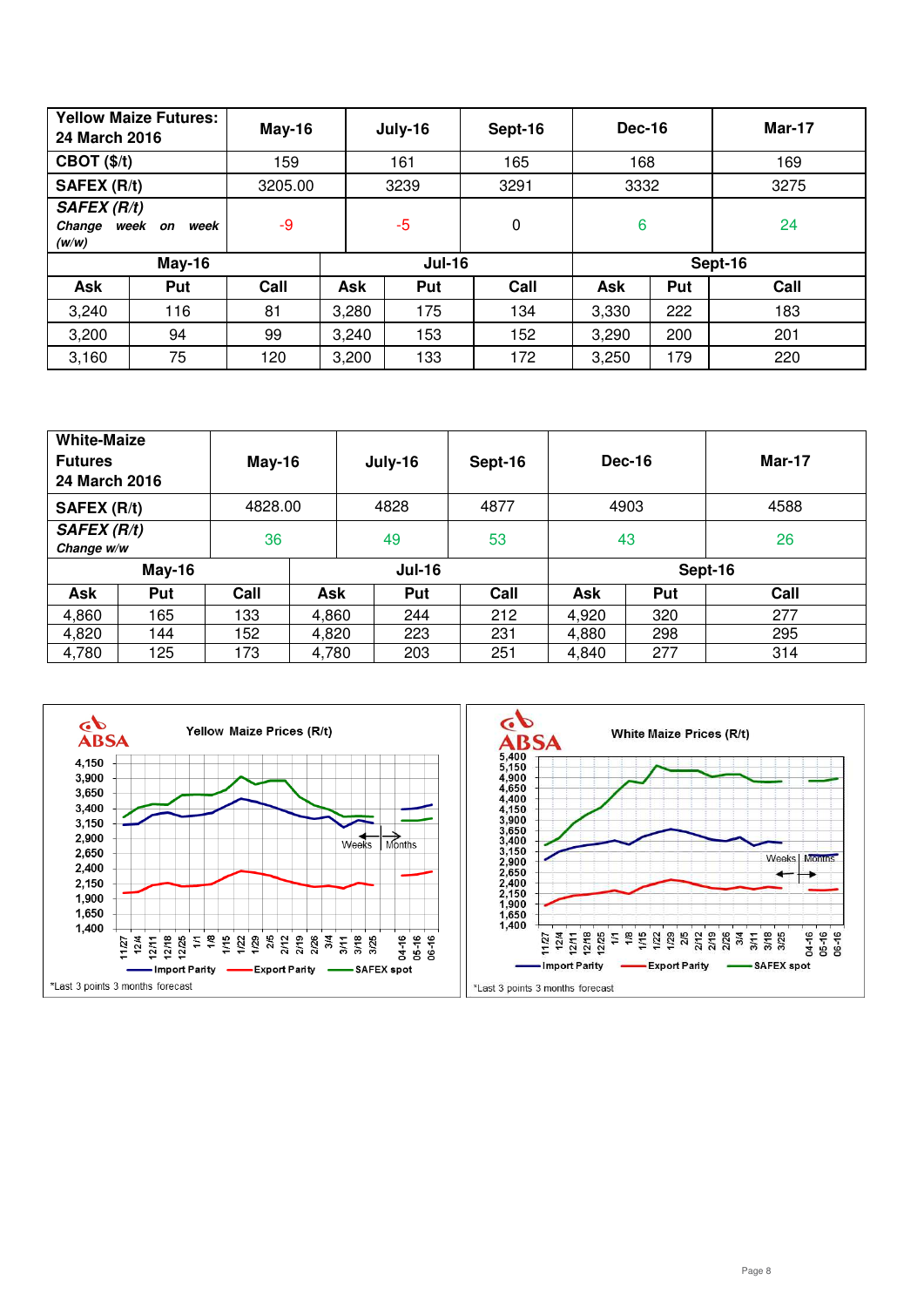# <span id="page-8-0"></span>**Wheat market trends**

# **International**

Hard red wheat traded 0.19% lower week on week at US\$190.05.

#### Bullish factors

- The market is trying to ascertain the impact of the damage caused by the recent cold weather in the western plains in the USA.
- Due to heavy rains during harvesting, the 2015 Brazilian harvest will only satisfy half of their local need therefore imports are required from the USA and neighbouring countries.
- According to the latest USDA prospective plantings report for the USA the area planted with wheat for 2015 is estimated at 55.4 million acres which is 3% lower than 2014. The 2015 winter wheat planted area is



estimated at 40.8 million acres which is 4% lower than last year but up less than 1% lower than the previous estimate.

#### Bearish factors

- The plentiful supplies and good wheat condition ratings continue to put pressure on wheat prices
- Wheat remains bearish due to ample world stocks.

# **Domestic**

The SAFEX wheat spot prices on Thursday increased from last week's levels and traded at R4 660/t which is 1.19% higher week on week.

#### Bullish factors

- Strengthening of the rand to the US dollar by 1.6% week on week as on 24 March.
- For the week ending the 18 March South Africa exported 1 892 tons of wheat (1 100 tons to Lesotho and 792 tons to Zimbabwe), which brings the cumulative wheat exports for the season to 29 232 tons.

#### Bearish factors

 For the week ending the 18 March South Africa imported 18 951 tons of wheat (18 005 tons from Poland and 946 tons from Lithuania), which brings the cumulative wheat exports for the season to 971 890 tons.

### **Outlook**

Internationally the weather concerns and lower planted hectares in the USA may support their wheat prices. Locally the market will return to normal in the coming week after all the public holidays.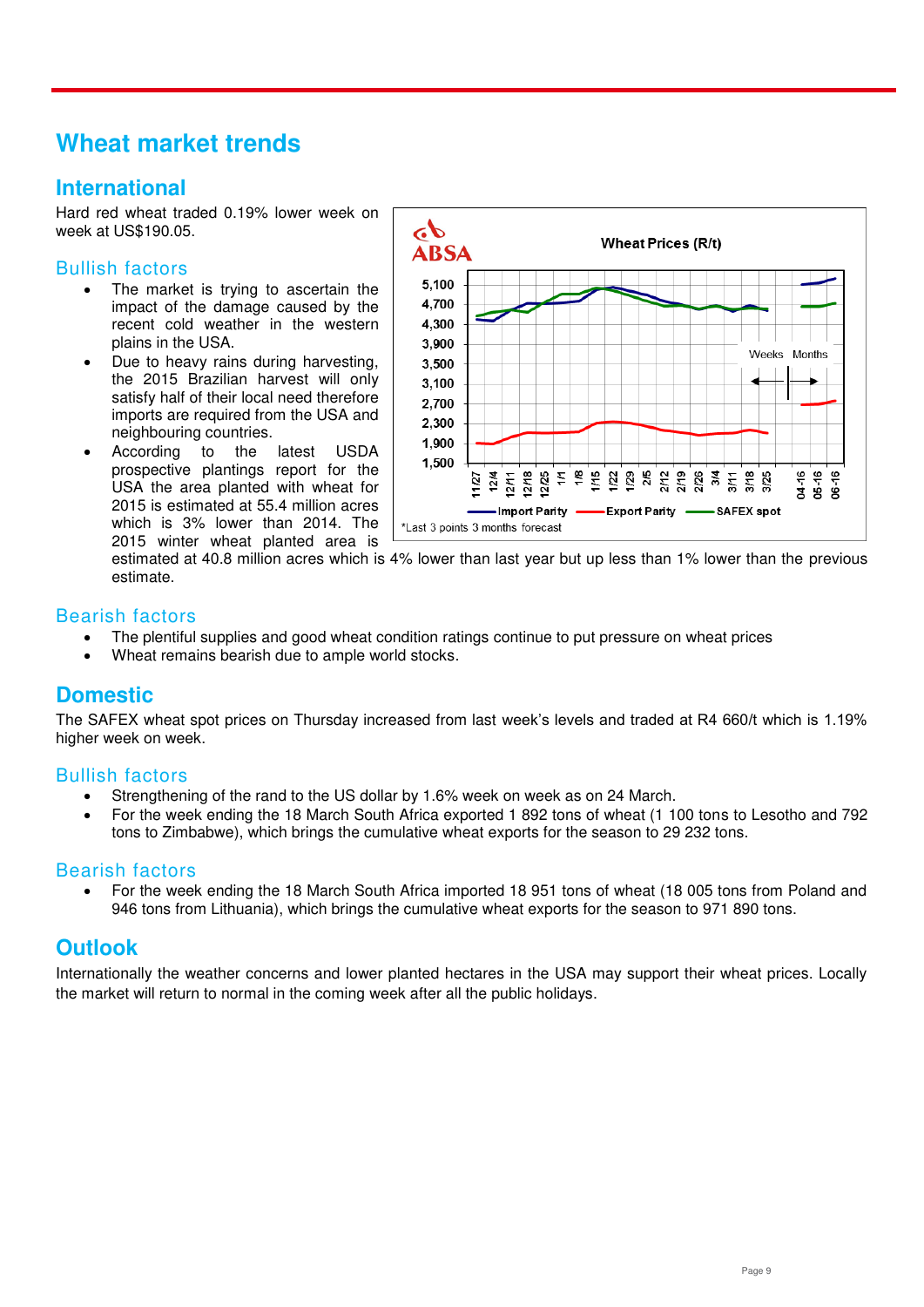| <b>Wheat Futures</b><br>24 March 2016 |     | May-16 | July-16        |              | Sept-16    |               | Dec-16 |     | <b>Mar-17</b> |  |
|---------------------------------------|-----|--------|----------------|--------------|------------|---------------|--------|-----|---------------|--|
| $CME$ ( $\frac{4}{3}$ )               |     | 191    | 194            |              | 218        | 221           |        | 207 |               |  |
| SAFEX (R/t)                           |     | 4660   |                | 4790<br>4740 |            | 4520          |        | n/a |               |  |
| <b>SAFEX (R/t)</b><br>Change w/w      |     | 0      | $-10$<br>$-50$ |              | 5          |               | n/a    |     |               |  |
| <b>Mar-16</b>                         |     |        | May-16         |              |            | <b>Jul-16</b> |        |     |               |  |
| Ask                                   | Put | Call   | Ask            |              | Put        | Call          |        |     |               |  |
| 4,700                                 | 94  | 54     | 4,780          |              | 145        | 105           | 4,830  | 183 | 143           |  |
| 4,660                                 | 72  | 72     | 4,740          |              | 123        | 123           | 4,790  | 161 | 161           |  |
| 4,620                                 | 53  | 93     | 4,700          |              | 104<br>144 |               | 4,750  | 141 | 181           |  |

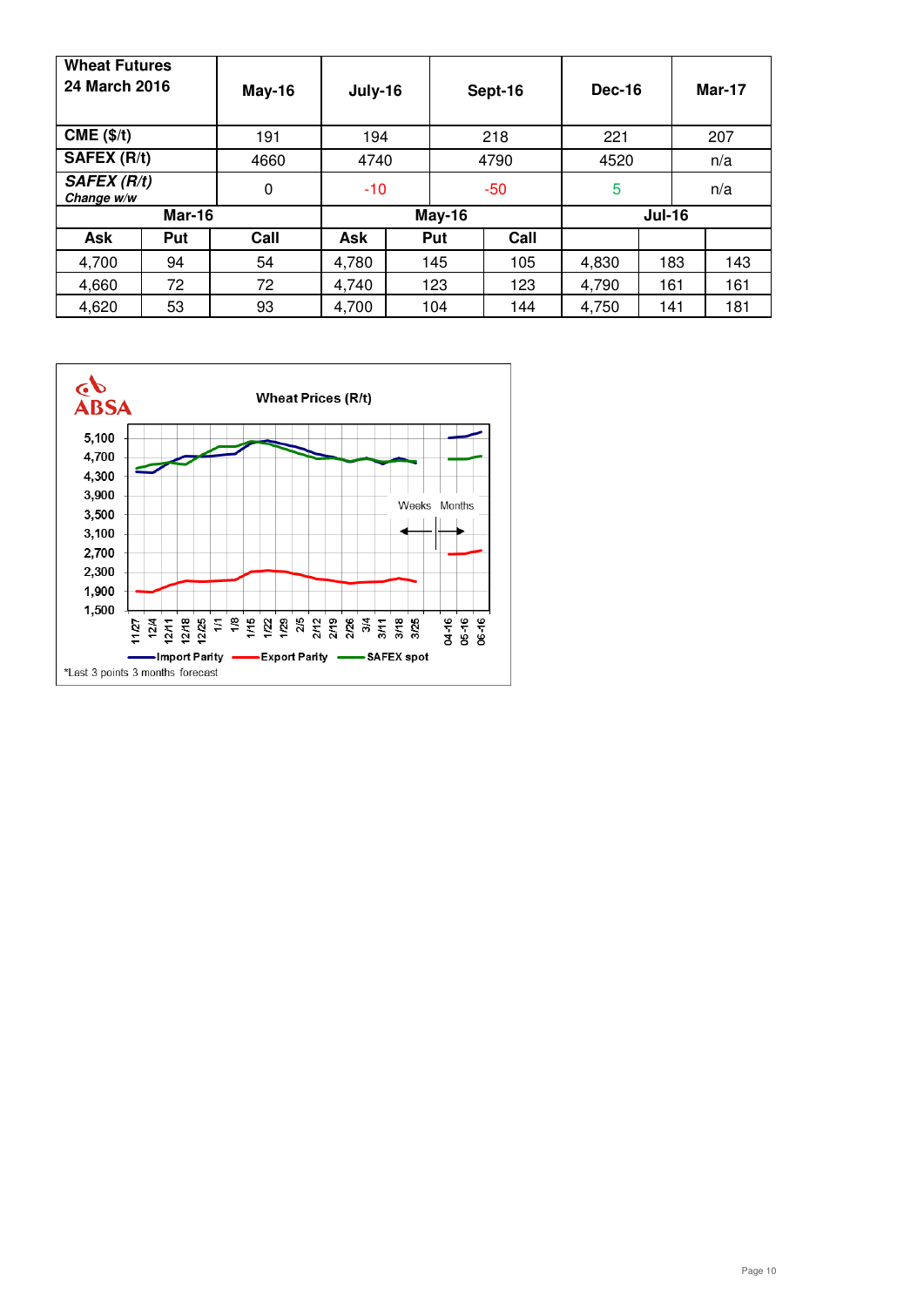# <span id="page-10-0"></span>**Soybean market trends International**

Brazilian soybean prices for delivery cif Rotterdam trade at US\$370/ton compared to \$411/ton a year earlier, down 9.98%. Brazilian soybean oil trade at USA\$ 693/ton which is 1.4% less week on week. Soya meal from Argentina traded at USA\$325/ton compared to US\$406/ton a year earlier.

#### *Bullish factors*

- In Argentina soybean planting decisions for 2016/17 are currently estimated 0.9 to 1.3 million hectares less.
- Oil World has estimated this year's Argentinean soybean harvest at 59.5 million tons which is lower than last year's 60 million tons.

### *Bearish factors*

- Argentinean soybean prices declined by 14% in March as a result of the strengthening Peso.
- The prices of soybeans, soya oil and palm oil are vulnerable to setbacks in the near term.
- USA soy meal exports were double the trade expectations and was the largest weekly soy meal sales in 13 years.

# **Domestic**

The average domestic soybean spot prices traded 4.61% lower at R6 015/t in comparison to the previous week.

### *Bullish factors*

The harvest this season may be less than the market expects

### *Bearish factors*

- There are expectations of rain in the coming weeks
- The crushing of soybeans may decline in the short term as a result of the costs of importing and the long term weaker rand.
- The strengthening Rand puts pressure on local soybean prices.
- International markets are supporting soybeans however there has not as much upward momentum as expected and has traded mostly sideways.

# **Outlook**

Internationally the soybean prices are expected to move sideways. Locally the CEC are releasing their next report on Wednesday 30 March which will have a significant effect on the market.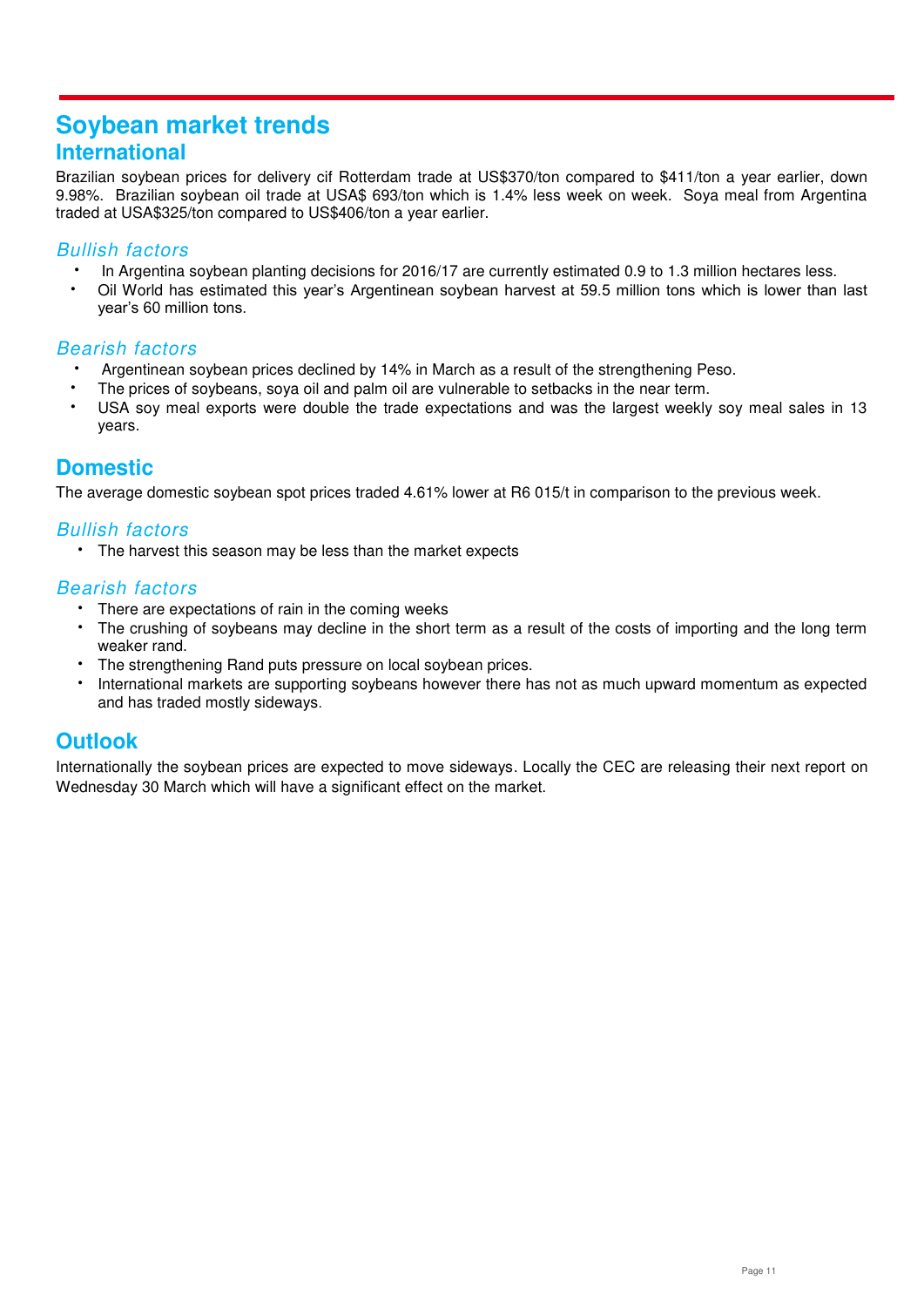# <span id="page-11-0"></span>**Sunflower seed market trends**

# **International**

Compared to a year ago when EU sunflower seed prices traded at \$445/ton prices have remained the same week on week. However, fob Black Sea sunflower seed prices traded at \$400/ton for delivery in March. Sunflower seed oil prices from Argentina traded at \$755/ton fob Argentina compared to \$800/ton a year ago. However sunflower seed oil prices fob Black Sea trade at \$785/ton compared to \$750/ton a year ago. EU sunmeal prices declined from \$258/ton a year ago to \$200/ton for delivery in May.

#### *Bullish factors*

 Palm oil prices have been supported by ongoing dry and hot weather in the first 20 days of March which has affected 50-70% of the total palm oil area.



 As of 23 March 75% of the sunflower seed was harvested in Argentina which is 1% higher year on year however the yields are estimated at2.13 t/ha versus 2.21 t/ha last year.

#### *Bearish factors*

- Canada increased their canola crushing's and exports by 13% to 10.4 million tons in Aug/Feb 2015/16.
- China increased their imports of vegetable and oilseed oils from last year in February.
- The sowings of sunflower seed in Argentina are expected to recover by 1.7 million hectares as a result of the removal of the export taxes on sunflower seed and products.

# **Domestic**

The average domestic sunflower seed spot prices traded 15.32% weaker at R6 605/t in comparison to the previous week.

#### *Bullish Factors*

- Possibility of a credit downgrade in June
- Palm oil stocks in Indonesia will decrease considerably in Jan/June 2016 due to a slowdown in production and increased local palm oil usage.

#### *Bearish Factors*

- The decline in international sunflower seed oil and meal prices decrease import parity price levels for sunflower seed and products
- Strengthening of the rand.

#### **Outlook**

For April/June 2016 the crude palm oil process for Rotterdam and fob Malaysia are estimated 15 and 12% higher from Jan/March 2016.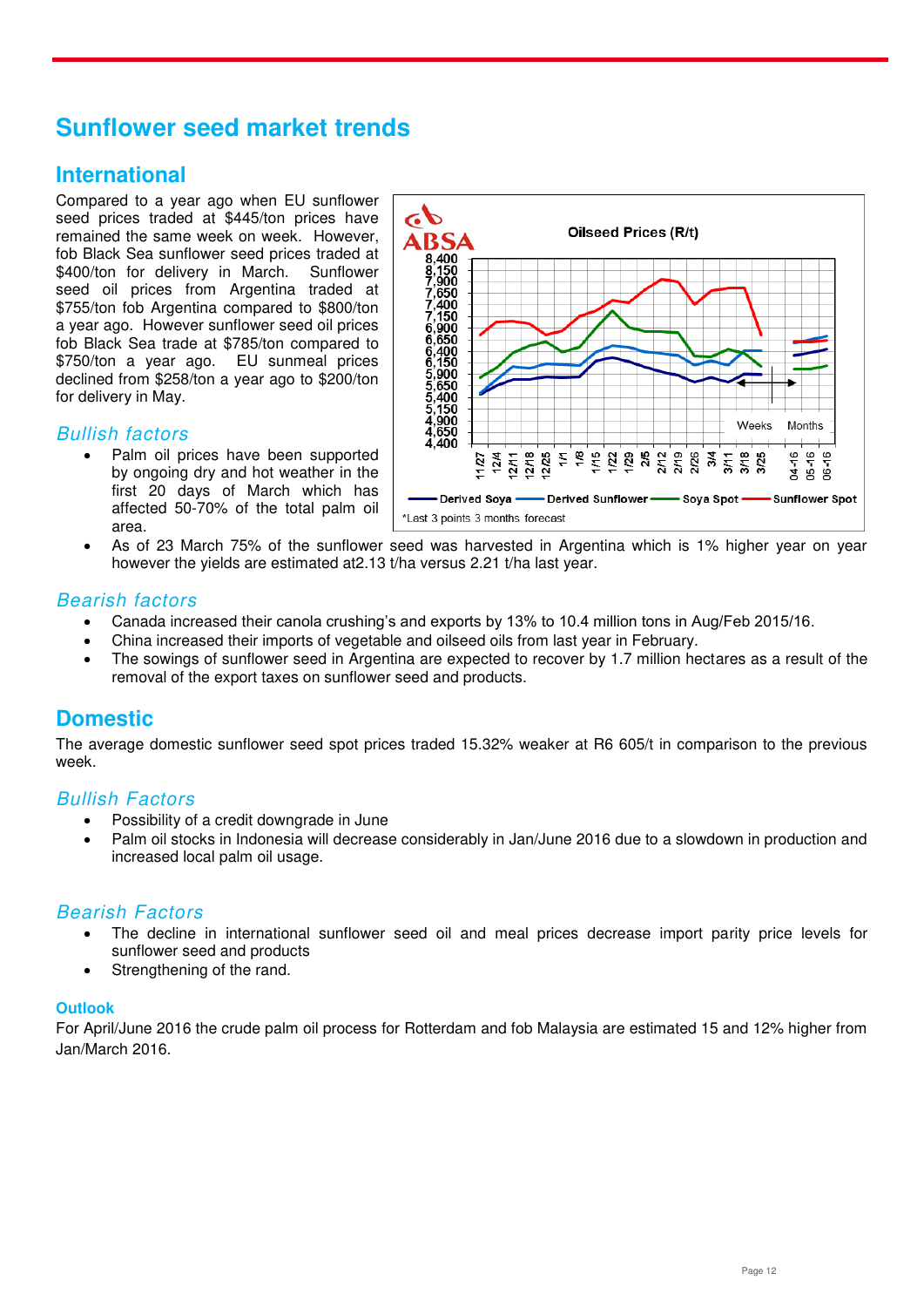| <b>Oilseeds Futures</b><br>24 March 2016 |                                 |                                                 |       | <b>May-16</b> | July-16 |        |        | Sept-16 | <b>Dec-16</b> | <b>Mar-17</b> |
|------------------------------------------|---------------------------------|-------------------------------------------------|-------|---------------|---------|--------|--------|---------|---------------|---------------|
|                                          | <b>CBOT Soybeans (US \$/t)</b>  |                                                 |       | 334           |         | 337    |        | 337     | 340           | 341           |
|                                          | <b>CBOT Soy oil (US c/lb)</b>   |                                                 |       | 31            | 32      |        |        | 34      | 32            | 33            |
|                                          | CBOT Soy cake meal (US \$/t)    |                                                 |       | 274           | 275     |        |        | 277     | 279           | 280           |
|                                          | <b>SAFEX Soybean seed (R/t)</b> |                                                 |       | 6015          | 6085    |        |        | 6165    | 6240          | n/a           |
| SAFEX Soybean seed (R/t) change w/w      |                                 |                                                 |       | -36           |         | -36    |        | -30     | -31           | n/a           |
| <b>SAFEX Sunflower seed (R/t)</b>        |                                 |                                                 |       | 6605          |         | 6635   |        | 6715    | 6801          | n/a           |
| SAFEX Sunflower seed (R/t) change w/w    |                                 | $-245$                                          |       | $-110$        |         | $-111$ | $-129$ | n/a     |               |               |
|                                          | <b>SAFEX Sorghum (R/t)</b>      |                                                 |       | n/a           |         | 3650   |        | n/a     | 3750          | n/a           |
| SAFEX Sorghum (R/t) change w/w           |                                 | n/a                                             |       | 0             |         | n/a    | 0      | n/a     |               |               |
|                                          |                                 | <b>Sunflower Calculated Option Prices (R/t)</b> |       |               |         |        |        |         |               |               |
|                                          | <b>May-16</b>                   |                                                 |       | July-16       |         |        |        |         | Sept-16       |               |
| 6,640                                    | 194                             | 159                                             | 6,680 | 336           |         | 291    |        | 6,760   | 433           | 388           |
| 6,600                                    | 173                             | 178                                             | 6,640 | 315           |         | 310    |        | 6,720   | 411           | 406           |
| 6,560                                    | 153                             | 198                                             | 6,600 | 294           |         | 329    |        | 6,680   | 390           | 425           |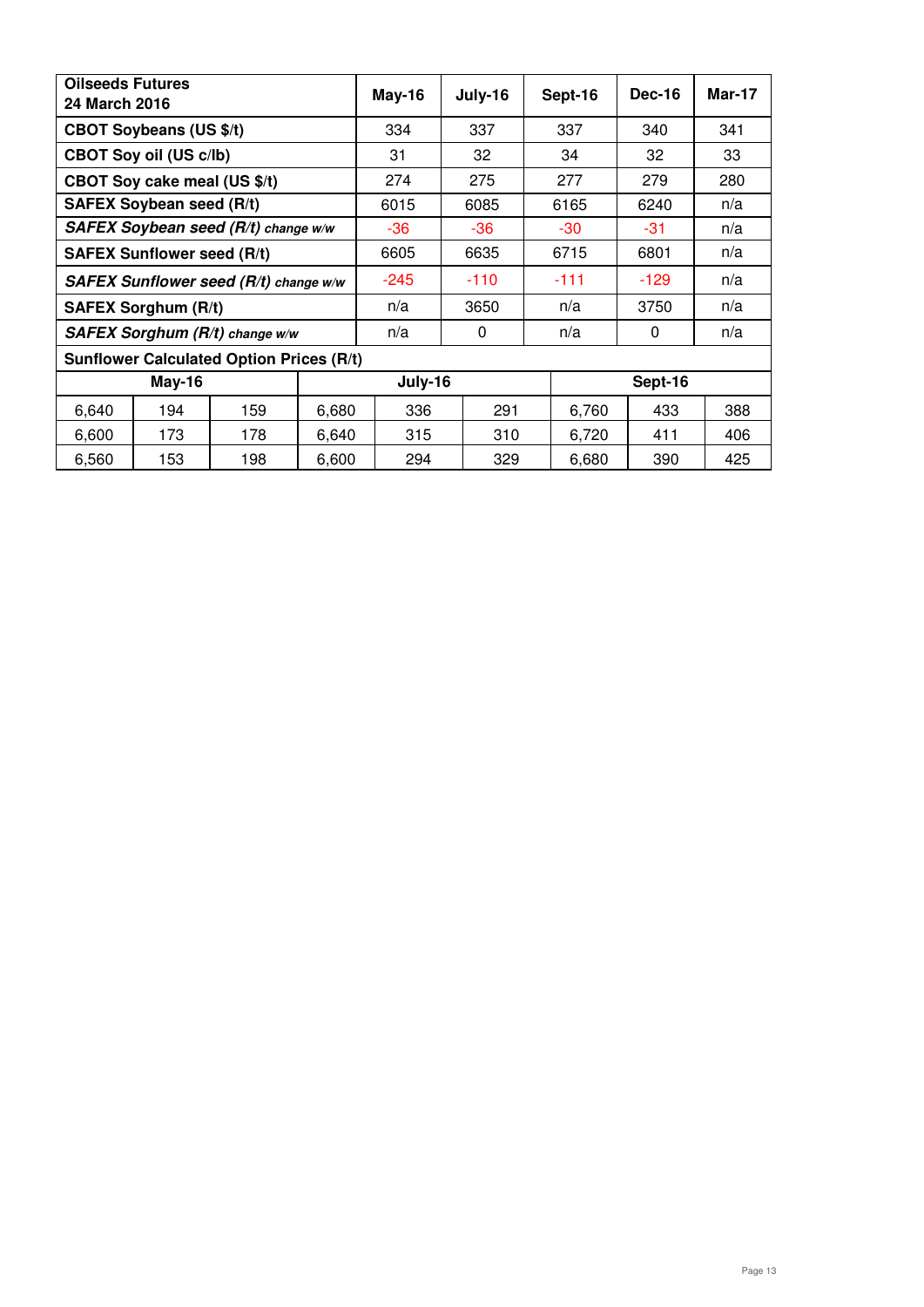# <span id="page-13-0"></span>**Wool market trends**

# **International**

The Australian wool market prices strengthened slightly this week. The Australian wool market prices closed higher at Au 1239c/kg or 0,98% higher at the recent auction.

### *Bullish factors*

- Demand was fairly widespread with buyer support evident for the better types
- Yearly offering so far of 1.36 million bales is almost 8% lower than the same time last year, which raises questions about supply.
- $\cdot$  ABARES<sup>3</sup> forecast that wool prices this year will be supported by an assumed lower value of the Australian dollar and a forecast fall in wool production
- The weaker Australian dollar is the big driver in growth, and it's improving Australia's competitive position against imports and helping export demand (ABARES).

### *Bearish factors*

The Australian dollar strengthened during the week

# **Domestic**

The last auction was on the  $16<sup>th</sup>$  of March 2016. The wool market prices were 3.75% higher to close at R157.68 (Clean). Note\* The next sale is expected to take place on the 30th of March, where approximately 12347 bales will be offered for sale.

### *Bullish factors*

- Better competition for the better quality wools
- Reduced volumes due to the impact of the drought.

### *Bearish factors*

Expected higher volumes on offer at the next auction can pressure the market.

# **Outlook**

Internationally, the next wool sales will be held after the annual one-week Easter recess. The direction of the AU dollar will influence prices in the short term while in the long term; reduced volumes will likely encourage demand in both New Zealand and Australia. Locally, the impact of drought may continue to be supportive to market prices due to lower production as a result of lower yields. The exchange rate will also continue to influence market prices.



**ENEVALLE 2018**<br> **EXAMPLE Australian Bureau of Agricultural and Resource Economics and Sciences**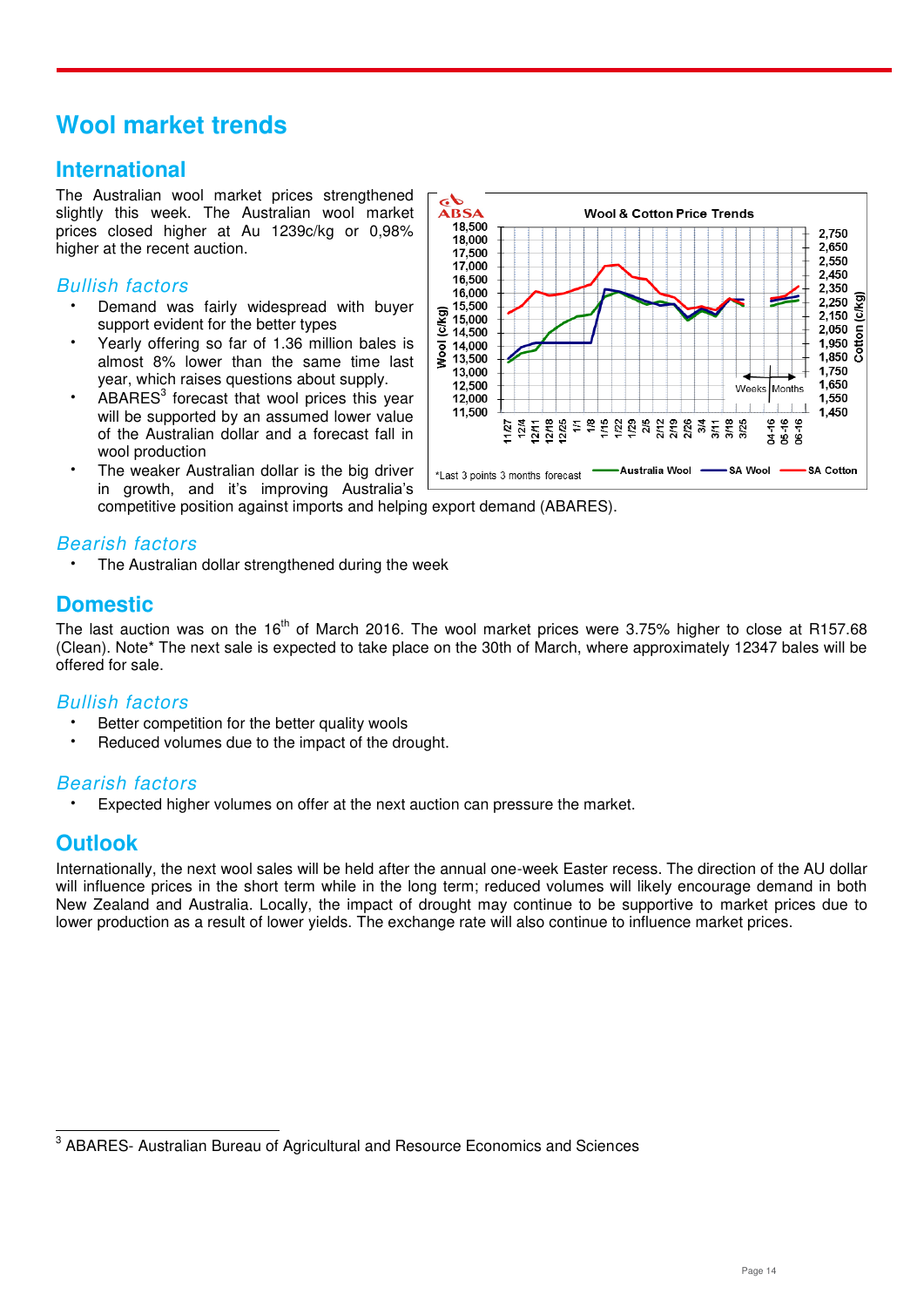# <span id="page-14-0"></span>**Cotton market trends**

# **International**

Cotton prices traded 0.21% lower over the past week and closed at US56,40c/lb.

#### *Bullish factors*

- Analysts indicated that some buyers in Pakistan were making cautious deals due to shortage of quality lint.
- Rains in Pakistan are causing tight supply of fine type.

#### *Bearish factors*

- China is expected to restart cotton auctions during the second half of April as it plans to sell off some of its 11 million metric-ton stockpile
- Most of the Chinese stocks will be sold to domestic buyers but it could impact global prices by reducing demand for foreign cotton from Chinese buyers
- Weak world demand growth, and low prices of man-made fibres such as polyester adds pressure to prices

# **Domestic**

SA cotton prices traded 1.76% lower to close at R22.38/kg. The decreases in prices are in line with the stronger currency and lower international prices.

#### *Bullish factors*

The strengthening Rand over the past week pressured prices

### **Outlook**

Internationally, the cotton market struggle as China is expected to restart cotton auctions during the second half of April. China plans to sell off some of its 11 million metric-ton stockpile, which will pressure the market. Locally, cotton prices will continue to be influenced by the direction of the currency.

#### **Fibres Market Trends Week ending 25 March 2016**

| <b>Wool prices</b>    | % | <b>SA</b><br>prices<br>(c/kg)                | %       | Australian<br>prices<br>(SA c/kg)          | % | Australian<br><b>Future - May</b><br>2016<br>(AU\$/kg)    | $\%$ | Australian<br>Future Jul - 2016<br>(AU\$/kg)    |
|-----------------------|---|----------------------------------------------|---------|--------------------------------------------|---|-----------------------------------------------------------|------|-------------------------------------------------|
| Wool market indicator | 0 | 15768                                        | $-2.27$ | 14375                                      |   |                                                           |      |                                                 |
| 19µ micron            | 0 | 16550                                        | $-1.84$ | 16239                                      |   | 13.95                                                     |      | 13.65                                           |
| $21\mu$ micron        | 0 | 15851                                        | $-1.58$ | 15605                                      |   | 13.40                                                     |      | 13.10                                           |
| <b>Cotton prices</b>  |   | <b>SA</b><br>derive<br>d<br>Cotton<br>(R/kg) |         | York<br><b>New</b><br>A-Index<br>(US\$/kg) |   | <b>New</b><br>York<br>May-<br>future<br>2016<br>(US\$/kg) |      | New York future<br><b>Jul-2016</b><br>(US\$/kg) |
| <b>Cotton Prices</b>  |   | 22.39                                        |         | 1.46                                       |   | 1.27                                                      |      | 1.27                                            |